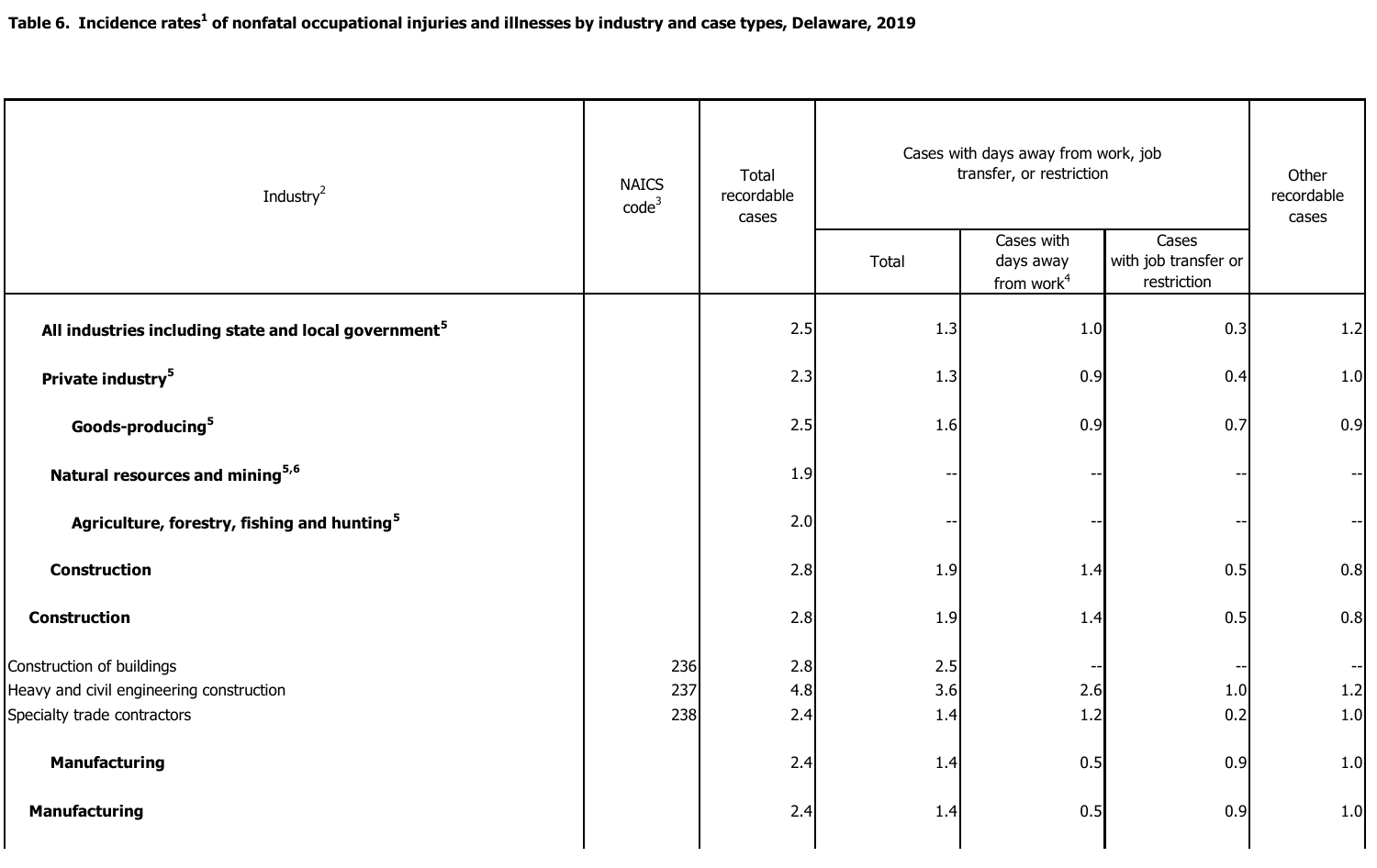| Food manufacturing                                               | 311    | 2.5 | 1.6 | 0.4 | 1.2 | 0.9 |
|------------------------------------------------------------------|--------|-----|-----|-----|-----|-----|
| Animal slaughtering and processing                               | 3116   | 2.4 | 1.4 | 0.3 | 1.1 | 1.0 |
| Animal slaughtering and processing                               | 31161  | 2.4 | 1.4 | 0.3 | 1.1 | 1.0 |
| Poultry processing                                               | 311615 | 2.4 | 1.3 | 0.2 | 1.1 | 1.0 |
| Printing and related support activities                          | 323    |     |     |     |     |     |
| Petroleum and coal products manufacturing                        | 324    |     |     |     |     |     |
| Chemical manufacturing                                           | 325    | 1.0 | 0.7 |     |     |     |
| Plastics and rubber products manufacturing                       | 326    | 3.8 | 2.6 |     | 1.6 | 1.2 |
| Nonmetallic mineral product manufacturing                        | 327    | 4.7 | 2.8 | 2.6 |     |     |
| Fabricated metal product manufacturing                           | 332    | 4.8 | 2.6 | 1.1 | 1.5 | 2.2 |
| Architectural and structural metals manufacturing                | 3323   | 6.1 | 3.1 | 1.7 |     | 3.0 |
| Computer and electronic product manufacturing                    | 334    | 0.7 |     |     |     |     |
| Navigational, measuring, electromedical, and control instruments | 3345   | 0.7 |     |     |     |     |
| manufacturing                                                    |        |     |     |     |     |     |
| Furniture and related product manufacturing                      | 337    | 3.8 |     |     |     |     |
| Miscellaneous manufacturing                                      | 339    | 2.4 |     |     |     |     |
| <b>Service providing</b>                                         |        | 2.2 | 1.2 | 0.9 | 0.3 | 1.0 |
|                                                                  |        |     |     |     |     |     |
| <b>Trade transportation and utilities</b>                        |        | 3.1 | 2.0 | 1.5 | 0.5 | 1.1 |
| <b>Wholesale trade</b>                                           |        | 1.8 | 1.3 | 1.0 | 0.3 | 0.5 |
| Merchant wholesalers, durable goods                              | 423    | 2.1 | 1.5 | 1.3 |     | 0.7 |
| <b>Retail trade</b>                                              |        | 3.3 | 1.9 | 1.4 | 0.5 | 1.4 |
| Motor vehicle and parts dealers                                  | 441    | 2.9 | 2.0 | 1.7 | 0.3 | 0.9 |
| Furniture and home furnishings stores                            | 442    | 3.6 | 1.6 | 1.0 |     | 2.0 |
| Electronics and appliance stores                                 | 443    |     |     |     |     |     |
| Building material and garden equipment and supplies dealers      | 444    | 3.6 | 2.7 | 2.0 | 0.7 | 0.9 |
| Food and beverage stores                                         | 445    | 3.6 | 2.0 | 1.4 | 0.6 | 1.6 |
| Grocery stores                                                   | 4451   | 4.2 | 2.3 | 1.6 | 0.7 | 1.9 |
| Health and personal care stores                                  | 446    | 2.1 | 1.4 | 1.2 |     | 0.7 |
| Clothing and clothing accessories stores                         | 448    | 1.7 | 1.1 | 0.7 | 0.5 | 0.5 |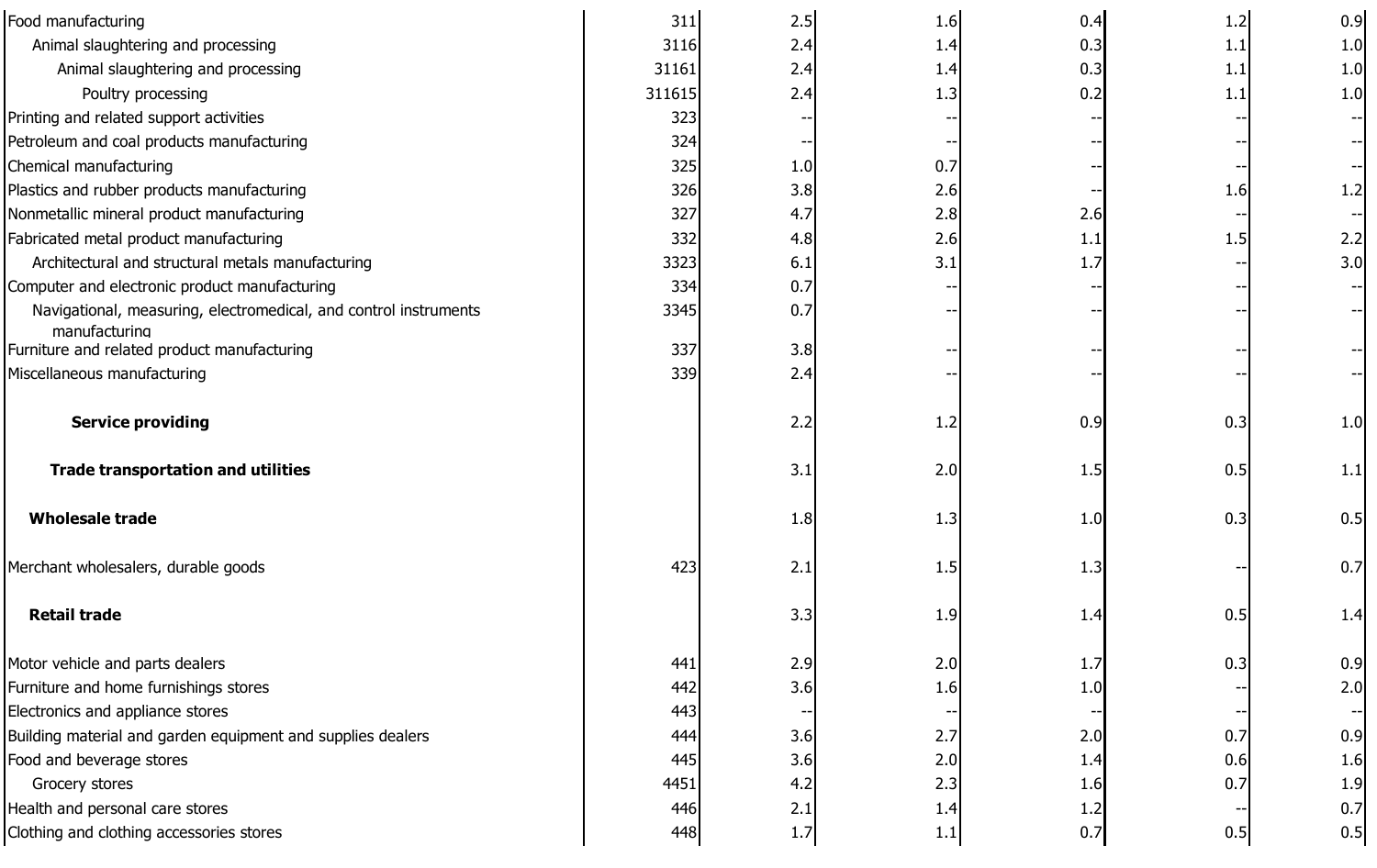| Sporting goods, hobby, musical instrument, and book stores                  | 451  | 3.6 | н,  |     |     | 2.3 |
|-----------------------------------------------------------------------------|------|-----|-----|-----|-----|-----|
| General merchandise stores                                                  | 452  | 5.3 | 3.2 | 2.0 | 1.1 | 2.2 |
| Miscellaneous store retailers                                               | 453  | 2.2 | 1.3 | 1.3 |     | 1.0 |
| Nonstore retailers                                                          | 454  | 2.8 | 1.7 | 1.7 |     |     |
| Transportation and warehousing <sup>8</sup>                                 |      | 4.1 | 3.2 | 2.3 | 0.9 | 1.0 |
| Truck transportation                                                        | 484  | 3.7 | 2.6 | 2.1 |     | 1.1 |
| General freight trucking                                                    | 4841 | 7.0 | 4.8 | 3.9 |     | 2.2 |
| Specialized freight trucking                                                | 4842 |     |     |     |     |     |
| Transit and ground passenger transportation                                 | 485  | 2.3 | 1.7 | 1.5 |     |     |
| School and employee bus transportation                                      | 4854 | 3.5 | 2.6 | 2.2 |     |     |
| Support activities for transportation                                       | 488  | 3.0 | 2.3 | 1.2 | 1.1 |     |
| Couriers and messengers                                                     | 492  | 7.9 | 5.7 | 4.0 | 1.8 | 2.2 |
| <b>Utilities</b>                                                            |      | 1.6 | 1.2 | 0.8 |     |     |
| <b>Information</b>                                                          |      | 4.2 | 3.2 | 2.7 |     | 1.0 |
| <b>Information</b>                                                          |      | 4.2 | 3.2 | 2.7 |     | 1.0 |
| <b>Financial activities</b>                                                 |      |     |     |     |     |     |
| Real estate and rental and leasing                                          |      | 2.2 | 1.5 | 0.8 | 0.8 | 0.7 |
| Real estate                                                                 | 531  | 2.0 | 1.2 | 0.8 | 0.5 | 0.8 |
| <b>Professional and business services</b>                                   |      | 0.9 | 0.5 | 0.3 | 0.2 | 0.4 |
| Professional, scientific, and technical services                            |      | 0.4 | 0.2 | 0.1 | 0.1 | 0.2 |
| Administrative and support and waste management and<br>remediation services |      | 1.7 | 1.0 | 0.5 | 0.4 | 0.7 |
|                                                                             |      |     |     |     |     |     |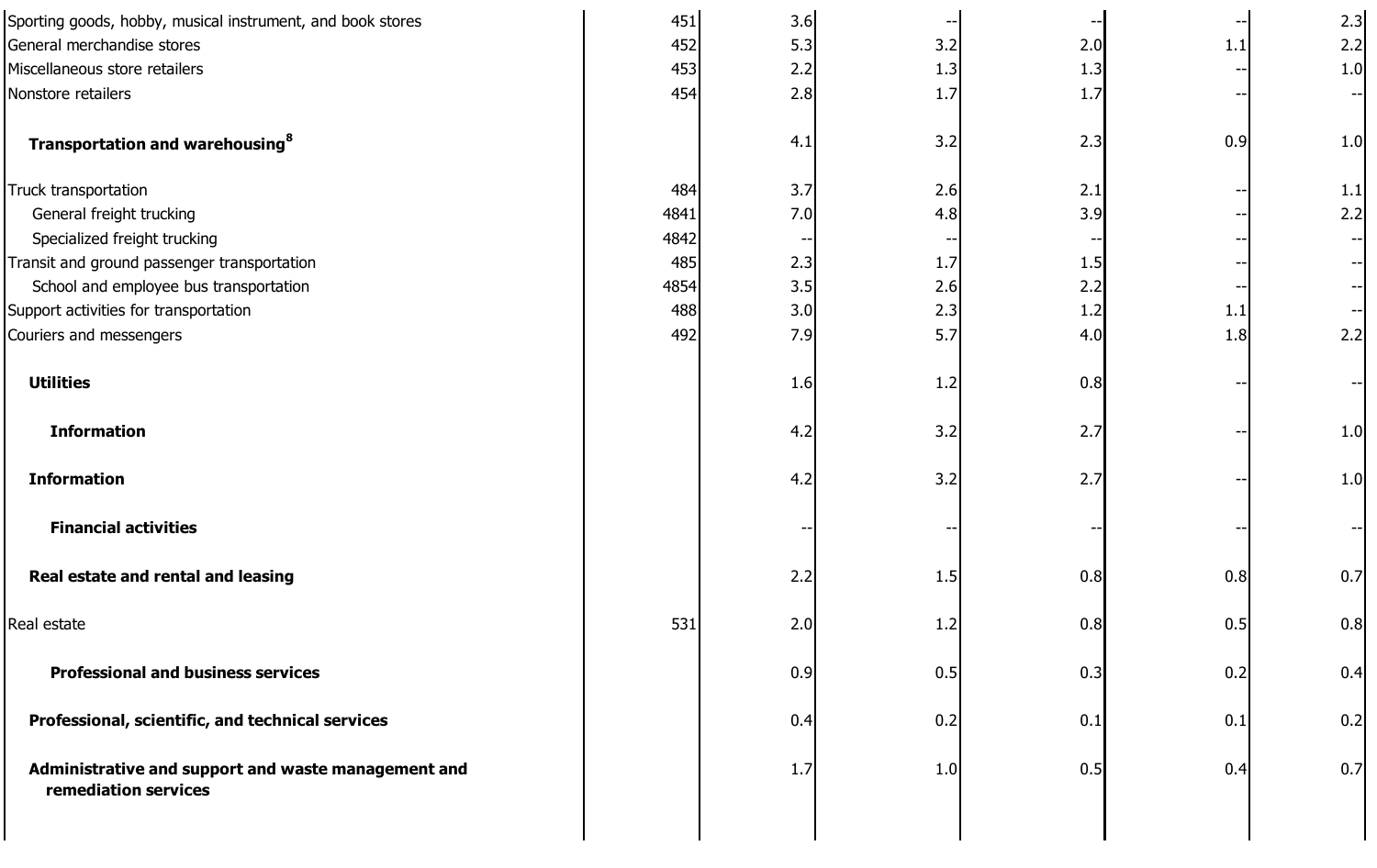| Administrative and support services                                    | 561  | 1.7 | 0.9 | 0.6 |     | 0.7 |
|------------------------------------------------------------------------|------|-----|-----|-----|-----|-----|
| Waste management and remediation services                              | 562  | 1.6 | 1.4 |     | 1.1 |     |
| <b>Educational and health services</b>                                 |      | 3.7 | 1.8 | 1.3 | 0.5 | 1.9 |
| <b>Educational services</b>                                            |      | 1.0 | 0.5 | 0.5 |     |     |
| <b>Health care and social assistance</b>                               |      | 3.9 | 1.9 | 1.3 | 0.5 | 2.0 |
| Ambulatory health care services                                        | 621  | 2.2 | 1.0 | 0.8 | 0.2 | 1.2 |
| Hospitals                                                              | 622  | 5.0 | 2.0 | 1.2 | 0.8 | 3.0 |
| Nursing and residential care facilities                                | 623  | 5.2 | 3.1 | 2.4 | 0.7 | 2.1 |
| Social assistance                                                      | 624  | 2.7 | 1.8 | 1.4 | 0.4 | 0.9 |
| <b>Leisure and hospitality</b>                                         |      | 2.2 | 1.0 | 0.9 | 0.1 | 1.2 |
| Arts, entertainment, and recreation                                    |      | 2.4 | 1.0 | 0.8 |     | 1.4 |
| Amusement, gambling, and recreation industries                         | 713  | 2.4 | 1.0 | 0.8 |     | 1.4 |
| <b>Accommodation and food services</b>                                 |      | 2.2 | 1.0 | 1.0 | 0.1 | 1.2 |
| Food services and drinking places                                      | 722  | 2.2 | 1.0 | 0.9 |     | 1.2 |
| Special food services                                                  | 7223 | 3.1 |     |     |     | 1.8 |
| Restaurants and other eating places                                    | 7225 | 2.2 | 1.0 | 0.9 |     | 1.2 |
| Other services (except public administration)                          |      | 1.8 | 0.8 | 0.5 | 0.2 | 1.1 |
| Other services (except public administration)                          |      | 1.8 | 0.8 | 0.5 | 0.2 | 1.1 |
| Repair and maintenance                                                 | 811  | 2.0 | 0.9 |     |     | 1.1 |
| Personal and laundry services                                          | 812  | 0.8 | 0.5 |     |     |     |
| Religious, grantmaking, civic, professional, and similar organizations | 813  | 3.1 | 0.9 |     |     | 2.2 |
| State and local government <sup>5</sup>                                |      | 3.8 | 1.6 | 1.6 | 0.1 | 2.2 |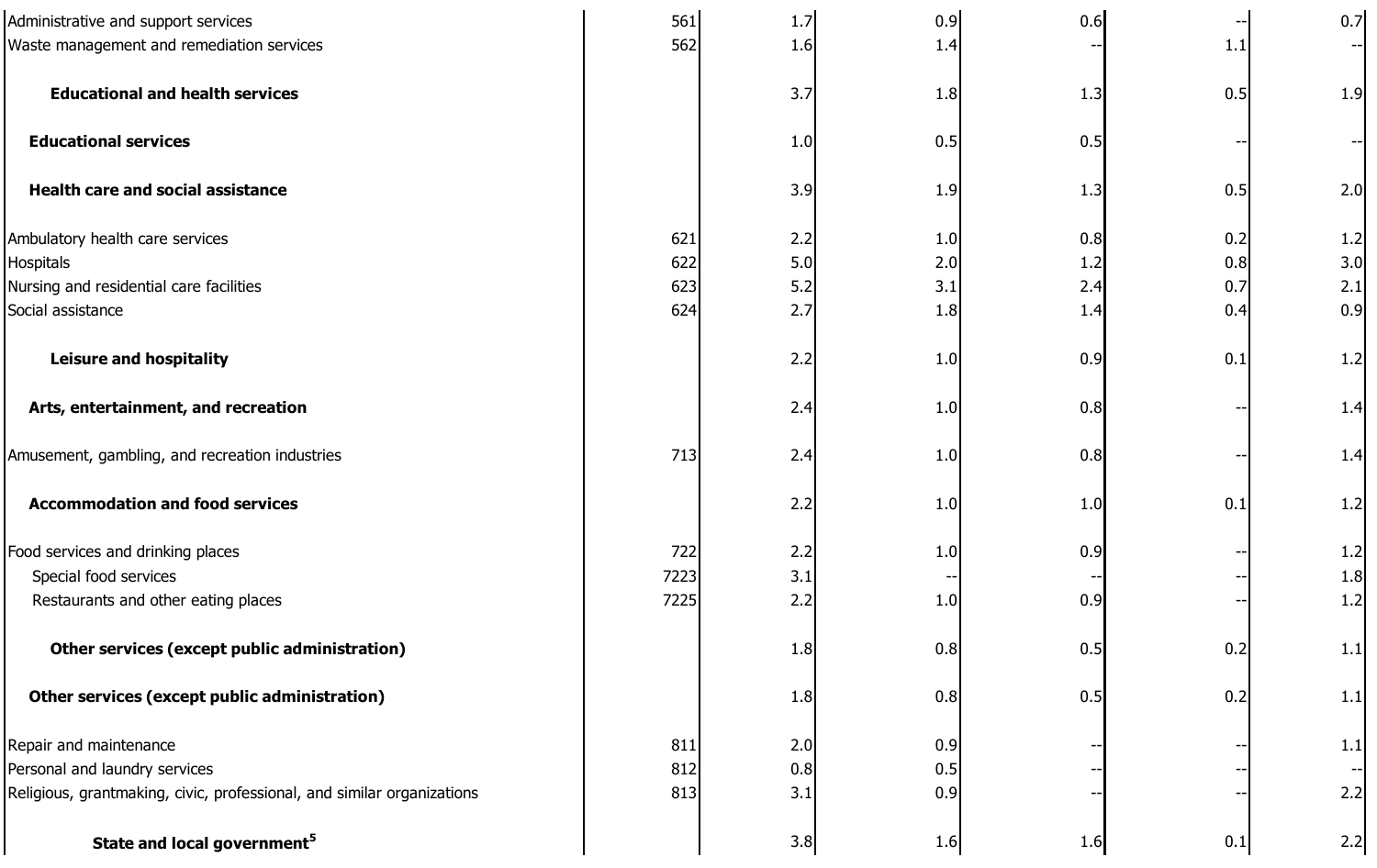| State government <sup>5</sup>                                                                                                                  |                               | 3.2                      | 1.3                      | 1.3                      |     | 1.9                      |
|------------------------------------------------------------------------------------------------------------------------------------------------|-------------------------------|--------------------------|--------------------------|--------------------------|-----|--------------------------|
| <b>Service providing</b>                                                                                                                       |                               |                          |                          |                          |     |                          |
| <b>Educational and health services</b>                                                                                                         |                               | 2.2                      | 0.7                      | 0.7                      |     | 1.5                      |
| <b>Educational services</b>                                                                                                                    |                               | 1.0                      | 0.2                      | 0.2                      |     | 0.8                      |
| <b>Educational services</b><br>Colleges, universities, and professional schools                                                                | 611<br>6113                   | 1.0<br>0.8               | 0.2<br>0.2               | 0.2<br>0.2               |     | 0.8<br>0.7               |
| <b>Health care and social assistance</b>                                                                                                       |                               | 7.7                      | 3.1                      | 3.1                      |     | 4.6                      |
| Hospitals<br>Nursing and residential care facilities                                                                                           | 622<br>623                    | 6.8<br>7.2               |                          |                          |     | 5.0                      |
| <b>Public administration</b>                                                                                                                   |                               | 4.0                      | 1.6                      | 1.5                      |     | 2.4                      |
| <b>Public administration</b>                                                                                                                   |                               | 4.0                      | 1.6                      | 1.5                      |     | 2.4                      |
| Justice, public order, and safety activities<br>Justice, public order, and safety activities<br>Police protection<br>Correctional institutions | 922<br>9221<br>92212<br>92214 | 4.5<br>4.5<br>7.3<br>5.2 | 1.8<br>1.8<br>2.7<br>2.3 | 1.7<br>1.7<br>2.5<br>2.3 |     | 2.7<br>2.7<br>4.6<br>3.0 |
| Local government <sup>5</sup>                                                                                                                  |                               | 4.6                      | 2.0                      | 1.9                      | 0.1 | 2.6                      |
| <b>Service providing</b>                                                                                                                       |                               | 4.6                      | 2.0                      | 1.9                      | 0.1 | 2.6                      |
| <b>Trade transportation and utilities</b>                                                                                                      |                               |                          |                          |                          |     |                          |
| <b>Utilities</b>                                                                                                                               |                               |                          |                          |                          |     |                          |
| <b>Utilities</b>                                                                                                                               | 221                           | ٠.                       |                          |                          |     |                          |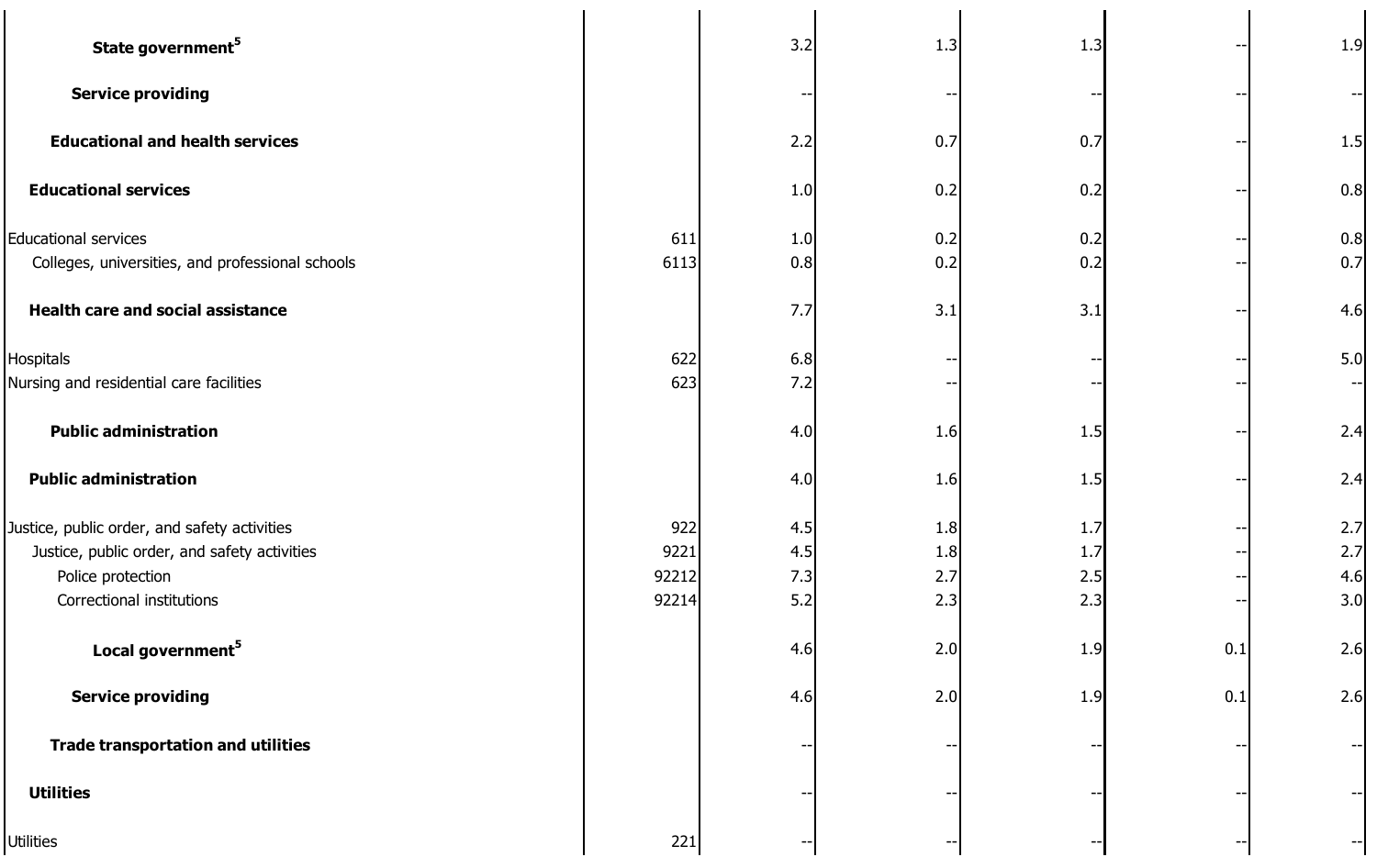| Water, sewage and other systems        | 2213 | $-$ | $\overline{\phantom{a}}$ | --  | $\overline{\phantom{a}}$ | $\overline{\phantom{m}}$ |
|----------------------------------------|------|-----|--------------------------|-----|--------------------------|--------------------------|
| <b>Educational and health services</b> |      | 4.0 | 1.5                      | 1.4 | $-$                      | 2.6                      |
| <b>Educational services</b>            |      | 4.0 | 1.5                      | 1.4 | $-$                      | 2.6                      |
| <b>Educational services</b>            | 611  | 4.0 | 1.5                      | 1.4 | $-$                      | 2.6                      |
| Elementary and secondary schools       | 6111 | 4.0 | 1.5                      | 1.4 | --                       | 2.6                      |
| <b>Public administration</b>           |      | 6.4 | 3.6                      | 3.2 | 0.4                      | 2.8                      |
| <b>Public administration</b>           |      | 6.4 | 3.6                      | 3.2 | 0.4                      | 2.8                      |